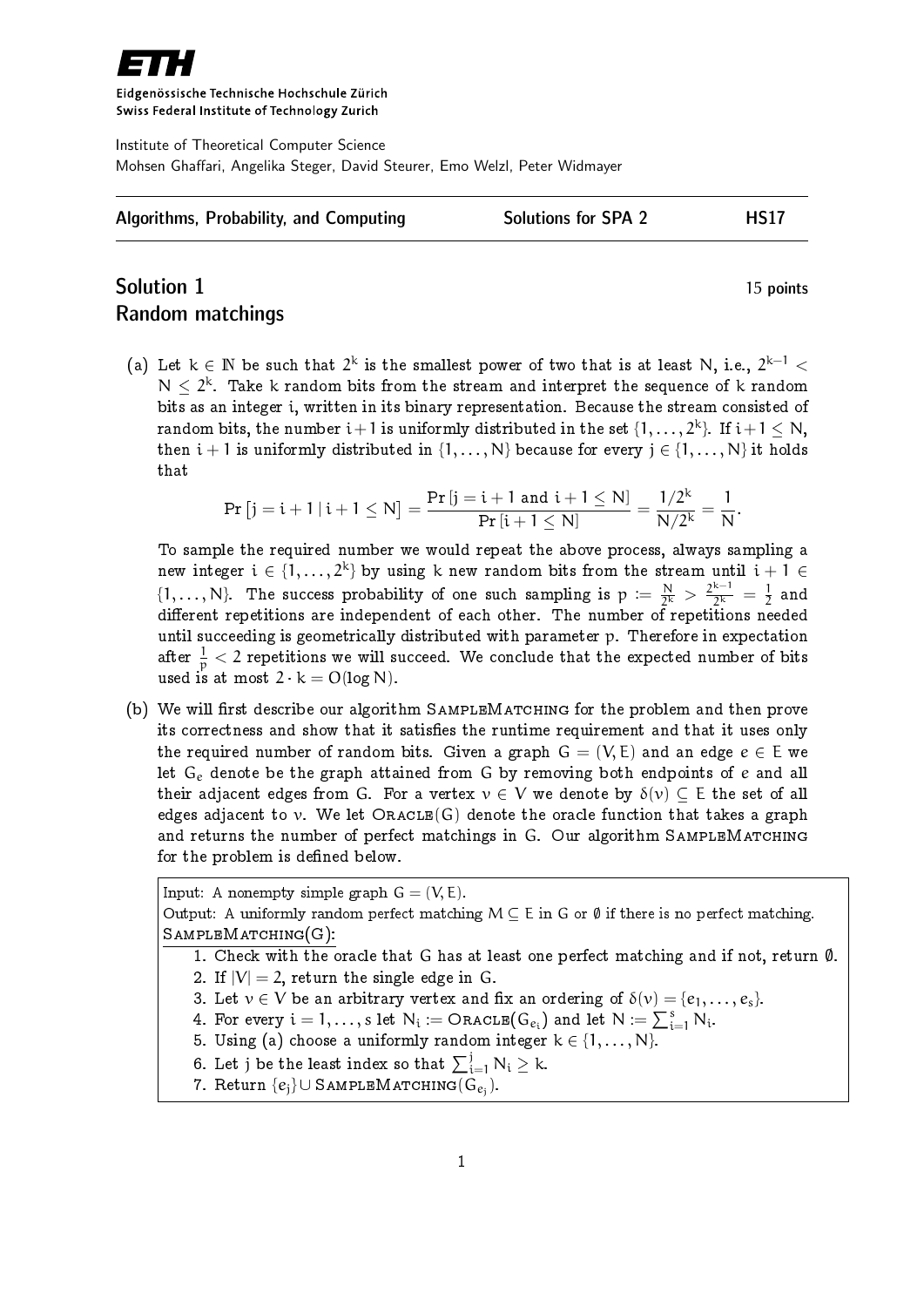Correctness proof. We show that SAMPLEMATCHING really outputs a uniformly random perfect matching given that there is at least one such matching. If G has an odd number of vertices or no perfect matching is recognized in step 1 and is correctly handled so we need to prove correctness only for graphs with at least one perfect matching.

We proceed by induction on n. The base case  $n = 2$  is handled correctly in step 2 since there is a unique perfect matching, the single edge. Assume now that the algorithm is correct for all graphs with at most  $n-2$  vertices, n even, and consider a graph G with  $n$  vertices. Fix also some perfect matching M in G. We observe first that the number N computed in step 4 is the number of perfect matchings in G. This is because every perfect matching of G contains exactly one of the edges  $e \in \delta(v)$  and because every perfect matching M' that contains some edge  $e \in \delta(v)$  has the property that  $\mathsf{M}' \setminus \{e\}$  is a perfect matching in  $G_e$ .

Let  $\ell$  be such that M contains the edge  $e_{\ell} \in \delta(v)$ . For the algorithm to output M it has to be that  $\ell = j$  and that the recursive call of step 7 returns the matching  $M \setminus \{e_\ell\}$ when called on the graph  $G_{e_\ell}$ . Notice that  $Pr[j = \ell] = \frac{N_\ell}{N}$  since there are  $N_\ell$  values  $k \in \{1, ..., N\}$  for which  $\ell$  is the least index satisfying the condition in step 6. By induction we have

$$
\Pr[\texttt{SampleMactual}(G_{e_j}) = M \setminus \{e_\ell\} \mid j = \ell] = \frac{1}{N_\ell}.
$$

Therefore the probability that the algorithm returns M is  $\frac{N_\ell}{N} \cdot \frac{1}{N}$  $\frac{1}{N_\ell} = \frac{1}{N}$  which is uniform across all perfect matchings. This concludes the correctness proof.

Runtime analysis. In steps 1-3 we do one call to the oracle that uses time  $T(n)$  and additionally we spend only poly(n) time. In step 4 we do at most  $n-1$  calls to the oracle, each taking time  $T(n)$ . Because of part (a) step 5 takes time  $O(log N)$  in expectation which is poly(n) because N is certainly at most n!  $\leq n^n$ . Step 6 takes also poly(n) time. Notice that when we recurse in step 7 we reduce the number of vertices by 2 so the depth of the recursion is  $O(n)$ . Therefore the total number of oracle calls is at most  $(n-1)\cdot O(n) = O(n^2)$  and the total expected runtime is also bounded by  $O(T(n)poly(n))$ as required.

Random bits. We already argued that  $N \leq n^n$  which implies that the number of random bits we use in step 5 is in expectation  $O(\log N) = O(n \log n)$ . We do such sampling  $O(n)$ times across the recursive calls so the total number of random bits we use is  $\mathrm{O}(n^2\log n).$ 

(c) The key ingredient to solving this problem is to realize that in a planar graph there always exists a vertex whose degree is at most 5. This is because, as we have seen, the number of edges in a planar graph with n vertices is at most  $3n - 6$ . Therefore the average degree is at most  $\frac{2(3n-6)}{n} < 6$  which implies the claim. We change the algorithm from part (b) by choosing the vertex  $v$  in step 3 as a vertex whose degree is at most 5. The correctness of the algorithm stays unchanged.

Runtime analysis Since in every recursive step there are at most  $1+5=6$  oracle calls, the total number of oracle calls across the algorithm execution is  $O(n)$ . Because there is always a vertex of degree at most 5, the number of perfect matchings in a planar graph is at most  $5^{\mathfrak{n}/2}.$  This means that N in step 4 of the algorithm is upper bounded by  $5^{\mathfrak{n}/2}$  and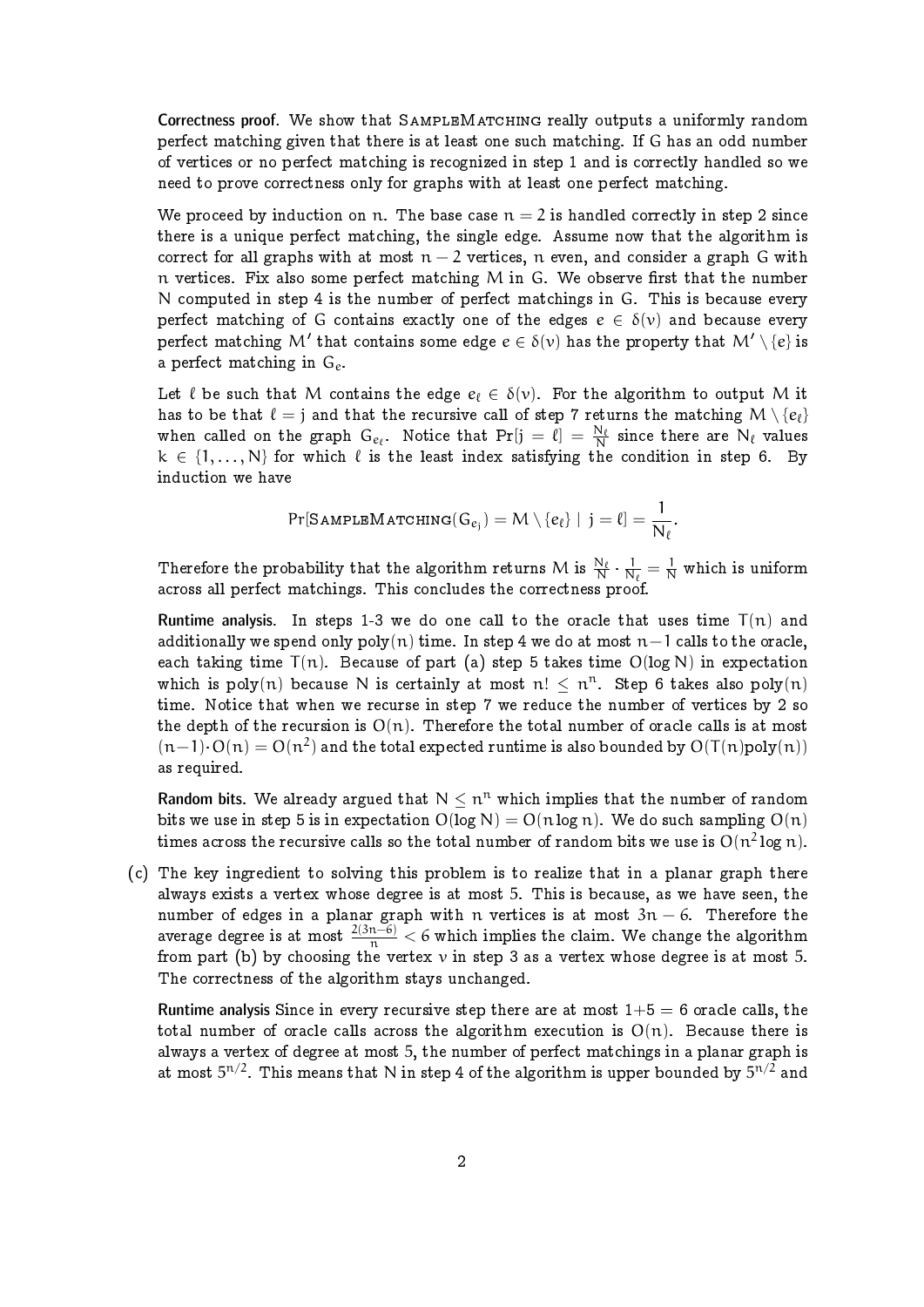the expected runtime of steps 4-6 is therefore at most  $T(n) + O(log N) = 5T(n) + O(n)$ . Note also that steps 1-3 also take only linear time since planar graphs have only linearly many edges and in particular the vertex of degree at most 5 can be found in linear time.

If we let  $t(n)$  denote the expected runtime of the modified algorithm SAMPLEMATCHING we have deduced that  $t(n)$  satisfies the recurrence

$$
t(n) \leq 6T(n) + O(n) + t(n-2).
$$

More concretely let c be a constant such that for  $n > C$ , for some large enough constant C, it holds that

$$
t(n) \le 6T(n) + cn + t(n-2).
$$

Let us prove by induction that  $t(n) < dnT(n)$  for some constant d when  $n > C$ . We don't need to prove the cases  $n < C$  since these can be solved in constant time by enumerating all matchings (because C is constant). Also the base case  $n = C$  be made to hold by choosing d large enough. For the inductive step we use the recurrence formula together with the induction assumption to conclude that

$$
t(n) \leq 6T(n) + cn + d(n-2)T(n-2)
$$
  
\n
$$
\leq 6T(n) + cn + d(n-2)T(n)
$$
  
\n
$$
= 6T(n) + cn - 2dT(n) + dnT(n)
$$
  
\n
$$
\leq dnT(n).
$$

Above  $T(n-2) < T(n)$  since  $T(n) \in \Omega(n)$ . The last step also follows by choosing d large enough because  $T(n) \in \Omega(n)$  then implies that  $5T(n) + cn - 2dT(n) < 0$ .

Random bits. In one recursive step we use by (a) and our previous remarks at most  $O(log 5^{n/2}) = O(n)$  random bits in expectation. Since there are at most n recursive steps, the total number of random bits is at most  $O(n)$ .

## Solution 2 15 points Small exercises in linear programming

In a basic feasible solution n linearly independent constraints have to hold with equality and the remaining constraints need to be satisfied.

- (a) Every  $x \in \{0, 1\}^n$  is a basic feasible solution since n inequalities hold with equality and they are clearly linearly independent (the identity matrix is non-singular). These are all basic feasible solutions since in order to get n equalities we have to set for every  $i \in [n]$ either  $x_i = 0$  or  $x_i = 1$ . Let  $I \subseteq [n]$  be the set of all indices  $i \in [n]$  so that  $c_i < 0$ . Then clearly an optimum basic feasible solution  $\tilde{x}$  is given by setting  $\tilde{x}_i = 1$  if  $i \in I$  and  $\tilde{x}_i = 0$ otherwise.
- (b) Any basic feasible solution has to satisfy the equality  $\mathbf{1}^{\mathsf{T}}\mathsf{x}=1$  and  $\mathsf{n}-1$  coordinates of x have to be zero. Therefore the remaining coordinate has to be 1. The basic feasible solutions are hence all the positive unit coordinate vectors. Let  $\mathfrak{i} = \arg\min_{\mathfrak{j} \in [ \mathfrak{n} ]} \mathbf{c}_{\mathfrak{j}}.$  Clearly the objective function is minimized for the i'th positive unit coordinate vector.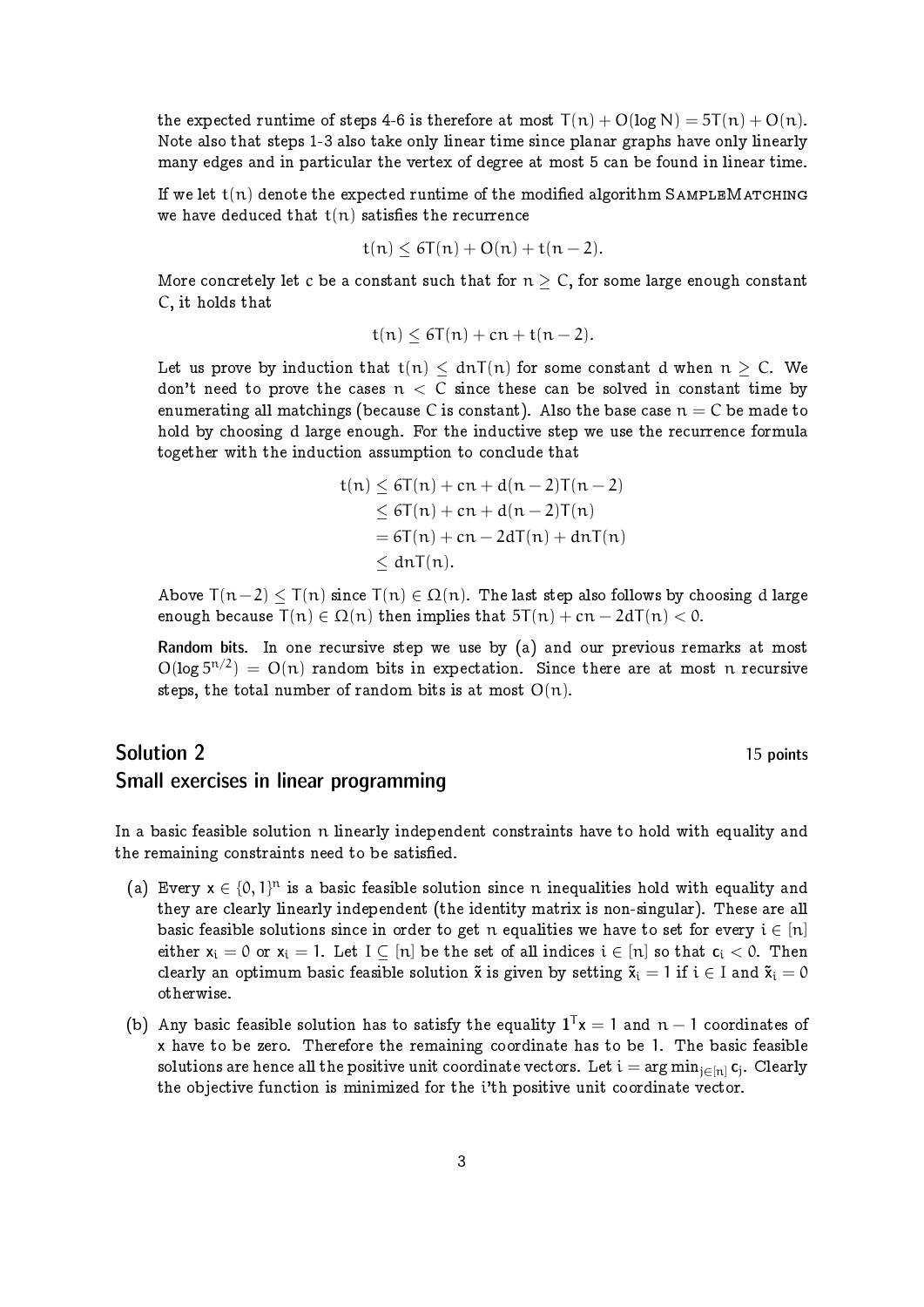(c) If the constraint  $\mathbf{1}^\mathsf{T} \mathsf{x} \le \mathsf{k}$  does not hold with equality, then we are back to case (a) with the additional constraint that x should have at most  $k-1$  coordinates set to 1, i.e., such basic feasible solutions form the set  $\{x\in \{0,1\}^n | 1^Tx\le k-1\}$ . If  $1^Tx=k,$  then in any basic feasible solution  $n-1$  additional inequalities have to hold as equalities. Therefore  $n-1$  of the coordinates in x are either 0 or 1 and only one coordinate is allowed to be fractional. But since  $\mathbf{1}^\mathsf{T}\mathbf{x} = \mathsf{k}$  and since  $\mathsf{k}$  is an integer, the last coordinate has to be also either 0 or 1. All in all we get that the set of basic feasible solutions is  $\{x \in \{0, 1\}^n \mid 1^T x \le k\}$ .

Finding the basic feasible solutions with the largest objective function value is equivalent to finding the subset of entries of  $c$  of size at most  $k$  that sum to the largest value. We consider the  $k$  largest positive entries in c, or fewer if there are not  $k$  positive entries, and set the corresponding coordinates in a vector  $\tilde{x}$  to 1 and the remaining entries in  $\tilde{x}$ to 0. Then clearly  $\tilde{x}$  is an optimum basic feasible solution.

(d) For  $j \in [m]$  let  $\mathbf{a}_j^{\mathsf{T}}$  denote the j'th row of **A**. We introduce a new variable vector **y** with  $n$ components. Consider the following optimization problems.

$$
\min_{x,y} \mathbf{1}^T \mathbf{y} \text{ subject to } \begin{cases} \mathbf{y}_i \geq |\mathbf{x}_i| & \forall i \in [n] \\ \|\mathbf{A}\mathbf{x} - \mathbf{b}\|_{\infty} \leq 1. \end{cases} \quad (1)
$$
\n
$$
\Leftrightarrow \min_{x,y} \mathbf{1}^T \mathbf{y} \text{ subject to } \begin{cases} \mathbf{y}_i \geq \mathbf{x}_i \text{ and } \mathbf{y}_i \geq -\mathbf{x}_i & \forall i \in [n] \\ |\mathbf{a}_j^T \mathbf{x} - \mathbf{b}_j| \leq 1 & \forall j \in [m] \end{cases} \Leftrightarrow \min_{x,y} \mathbf{1}^T \mathbf{y} \text{ subject to } \begin{cases} \mathbf{y}_i \geq \mathbf{x}_i \text{ and } \mathbf{y}_i \geq -\mathbf{x}_i & \forall i \in [n] \\ -1 \leq \mathbf{a}_j^T \mathbf{x} - \mathbf{b}_j \leq 1 & \forall j \in [m] \end{cases} \Leftrightarrow \min_{x,y} \mathbf{1}^T \mathbf{y} \text{ subject to } \mathbf{y} \geq \mathbf{x} \text{ and } \mathbf{y} \geq -\mathbf{x} \text{ and } -1 \leq \mathbf{Ax} - \mathbf{b} \leq 1. \end{cases} \quad (2)
$$

To get from  $(1)$  to the equivalent problem  $(2)$  we have used the definition of the maxnorm and the toolbox of transformations discussed in the lecture. It is also not hard to see directly that the individual steps are equivalent. The optimization problem [\(2\)](#page-3-1) is a linear program so it remains to argue why [\(1\)](#page-3-0) is equivalent to the optimization problem

<span id="page-3-1"></span><span id="page-3-0"></span>
$$
\min \|x\|_1 \text{ subject to } \|\mathbf{Ax} - \mathbf{b}\|_{\infty} \le 1 \tag{3}
$$

given in the problem description. We show that given a feasible solution to either of the problems we can construct a feasible solution to the other problem with at least as good objective function value. If  $\hat{x}$  is a feasible solution to [\(3\)](#page-3-2), then we can find a feasible solution to [\(1\)](#page-3-0) of equal objective function value: simply set  $\hat{\mathsf{y}}$  so that  $\hat{\mathsf{y}}_i = |\hat{\mathsf{x}}_i|$  for all  $i \in [n]$ . Then  $(\hat{x}, \hat{y})$  is a feasible solution to [\(1\)](#page-3-0) with objective function value

<span id="page-3-2"></span>
$$
\mathbf{1}^T\hat{\textbf{y}}=\sum_{i=1}^n\hat{y}_i=|\hat{x}_i|=\|\textbf{x}\|_1.
$$

For the other direction let  $(\hat{x}, \hat{y})$  be a feasible solution to [\(1\)](#page-3-0). Then  $\hat{x}$  is a feasible solution to [\(3\)](#page-3-2) and the objective function in [\(3\)](#page-3-2) is equal to

$$
\|\hat{x}\|_1 = \sum_{i=1}^n |\hat{x}_i| \leq \sum_{i=1}^n \hat{y}_i = \mathbf{1}^\mathsf{T} \hat{y}
$$

and therefore [\(3\)](#page-3-2) has an optimum of at least as good value as [\(1\)](#page-3-0). This concludes the proof.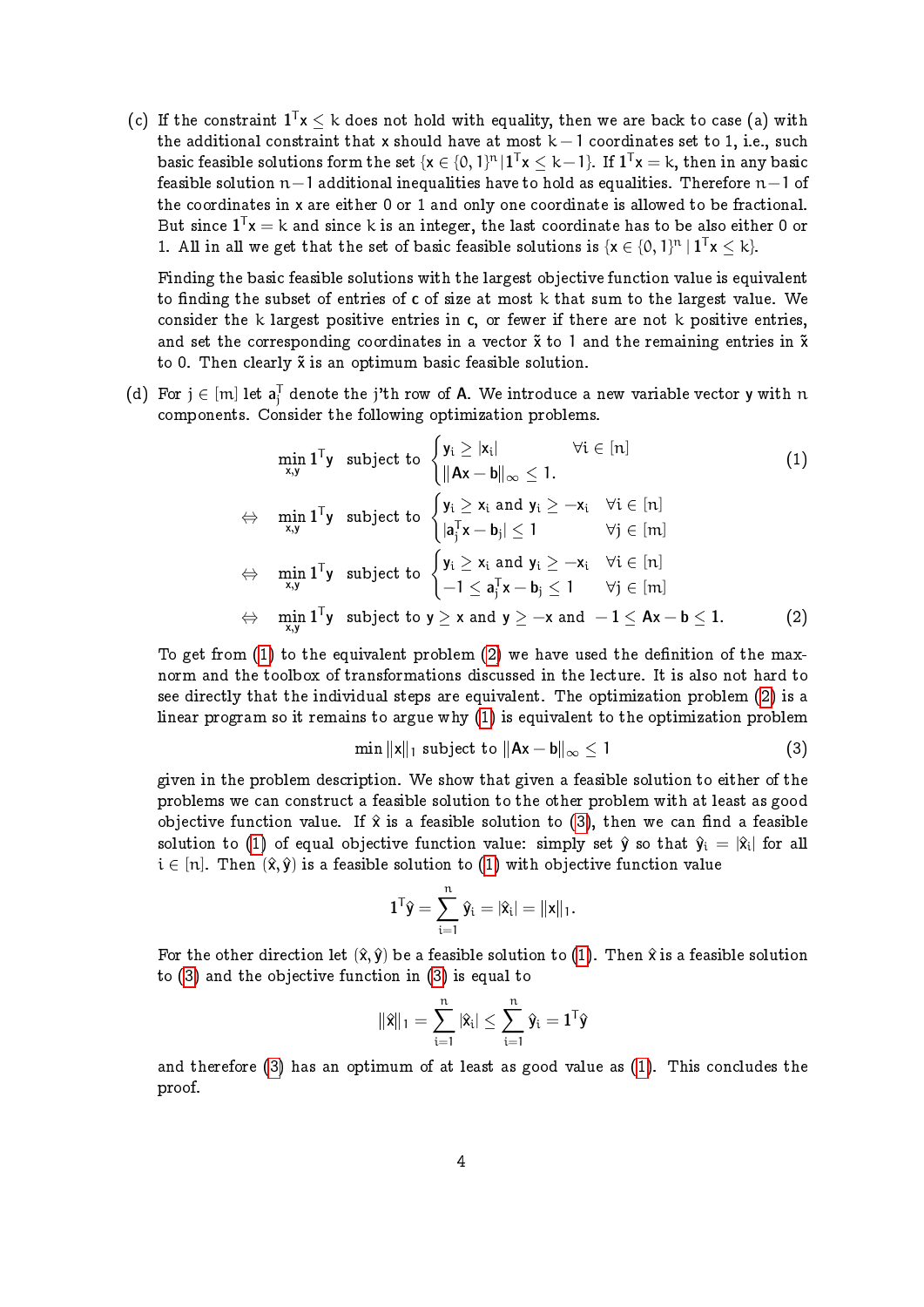## Solution 3 15 points Farkas lemma for s-t paths

You might notice that there is a very short direct proof of Lemma 1 in (c). Even though (a) and (b) are longer than (c) the main point is not just proving Lemma 1 but that of practicing the manipulation of systems of inequalities and seeing that the statement is simply one of many instantiations of Farkas lemma.

(a) The constrains can be interpreted as flow conservation constraints so that for every arc  $e = (u, v)$  the variable  $x_e$  describes the amount of flow from u to v. Then for  $v \in V \setminus \{s, t\}$ the constraint

$$
\sum_{e\in\delta(\nu)^+}x_e-\sum_{e\in\delta(\nu)^-}x_e=0
$$

is saying that the amount of flow incoming to  $\nu$  is the same as the amount of flow going out from  $\nu$ . For s the corresponding constraint is saying that there is more outgoing flow than incoming flow, i.e., s is a source of flow, and for t the constraints dictate that t is a sink because there is more incoming flow than outgoing flow. It is possible to argue using this flow interpretation but we do not do the proof in such a way.

If there is a directed s-t path P, we can set  $x_e = 1$  for every arc e on the path P and  $x_e = 0$  for every arc not on P. It is then easy to see that this constitutes a solution to the system by considering separately constraints corresponding to the vertices that are internal vertices on the path P, the endpoints s, t of P and the vertices not on P.

To show the other direction let  $\hat{x} \in \mathbb{R}^{\mathcal{A}}$  be a solution to the system given in the exercise description and assume that among all solutions  $\hat{\mathsf{x}}$  minimizes the total weight  $1^{\mathsf{T}}\hat{\mathsf{x}}$ . Let  $D' = (V, A')$  be a subgraph of D so that A' contains exactly those arcs from A that have positive weight in  $\hat{\mathsf{x}}$ . Observe that D' is acyclic as otherwise we could reduce the weight on all edges of a cycle by some small amount  $w > 0$  which would result in a feasible solution with smaller total weight than  $\hat{x}$ , a contradiction. The weight w can be taken to be the minimum weight of any arc on the cycle.

By considering the constraints we observe that s has at least one outgoing arc in  $D'$  and t has at least one incoming arc in D'. Any vertex  $v \in V \setminus \{s, t\}$  that is adjacent to an arc in  $D^{\,\prime}$  is adjacent to at least one outgoing and at least one incoming arc. From these properties and from the acyclicity of  $D'$  it then follows that if we start a directed walk from s in  $D'$  we will necessarily reach t eventually which proves the existence of an s-t path since  $D'$  is a subgraph of  $D$ .

(b) Let us write the equality constrains in a matrix form  $Bx = b$  where  $B \in \mathbb{R}^{V \times E}$ , and  $\mathbf{b}\in\mathbb{R}^{\mathcal{V}}.$  Then for every vertex  $\mathcal{v}\in\mathcal{V}$  and every arc  $e=(\mathfrak{u},w)\in\mathcal{A}$  we have that

$$
B_{\nu,e} = \begin{cases} 1 & \text{if } u = \nu \\ -1 & \text{if } \nu = \nu \\ 0 & \text{otherwise.} \end{cases} \quad \text{and} \quad b_{\nu} = \begin{cases} 0 & \text{if } \nu \in V \setminus \{s,t\} \\ 1 & \text{if } \nu = s \\ -1 & \text{if } \nu = t. \end{cases}
$$